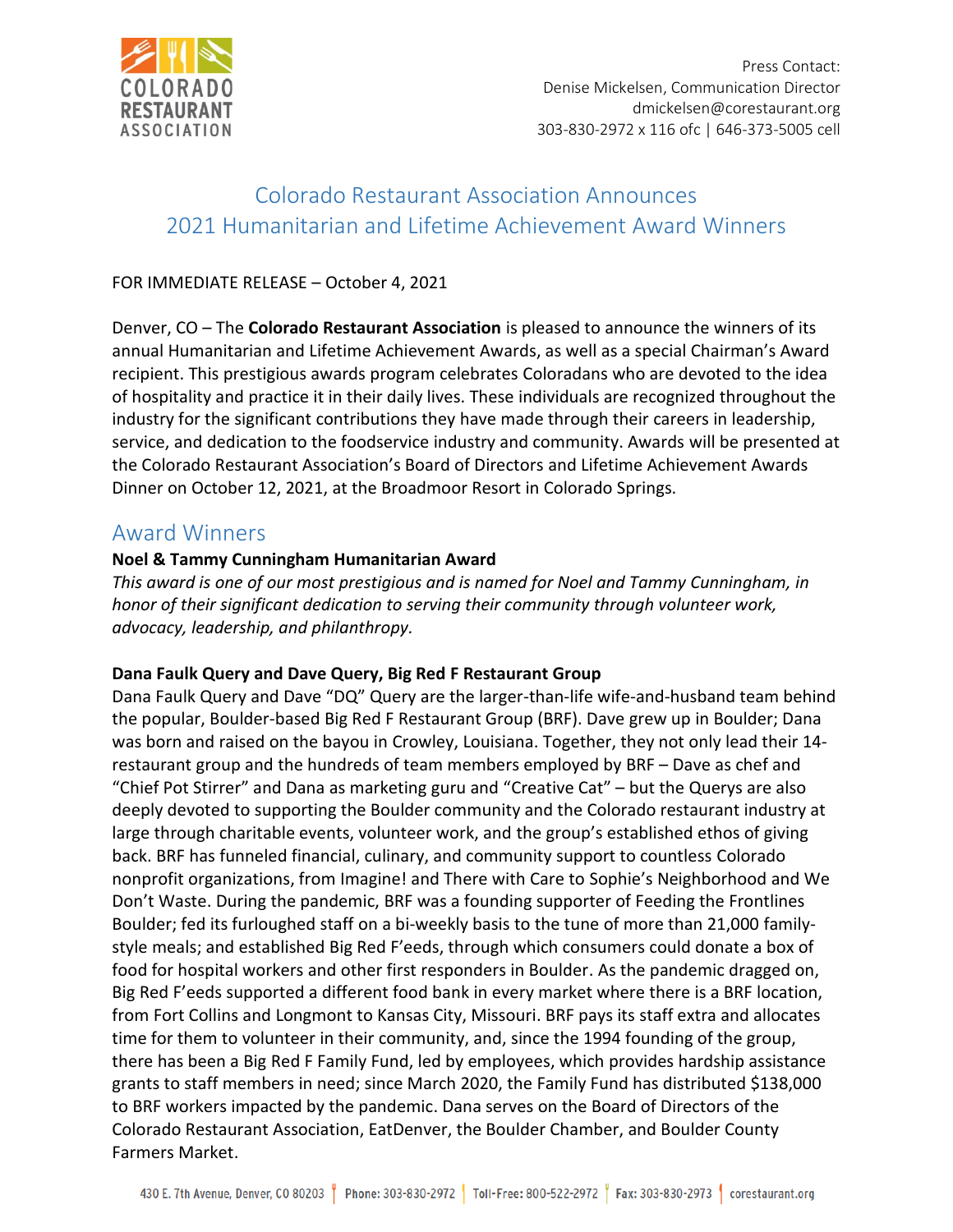#### **Ryan Lowe, The Ore House Restaurant**

Born and raised in Durango, Ryan Lowe has been giving his all to the restaurant industry since his first job as a dishwasher at the Ore House, the restaurant he now owns. There, Lowe is his teams' guiding star and a pillar of his community. He has long maintained a commitment to supporting local culinary artisans and growers at the Ore House through regional and sustainable ingredient sourcing and zero-waste practices. Lowe was a founding force behind Durango's iconic annual Harvest Dinner with Local First, an even that spotlights the talented farmers and ranchers of the Four Corners region. Lowe co-founded the ProStart hospitality education program at Durango High School in 2012 and has since mentored its ProStart students all the way to a national competition win. He is also a committed member and leader of Durango's Sexual Assault Services Organization. During the pandemic, Lowe championed the national Feed the Frontlines program in Durango, delivering to-go meals to seven local hospitals and clinics, all while reimagining the culture within the Ore House into one based on "trust, hard work, accountability, fun, positive vibes, and the idea of filling the cups of others first." Lowe was named the "Young Professional of Durango" in 2017 by the Chamber of Commerce and the Ore House was awarded the "Spirit of Durango" for 2020-2021 for its myriad contributions to the community.

# **Colorado Foodservice Hall of Fame**

*The coveted Colorado Foodservice Hall of Fame was established in 1978 to honor those individuals who have served as an inspiration and example through their long careers in service and significant contributions to the restaurant industry*.

**Jackson Lamb, Metropolitan State University of Denver |** Jackson Lamb is a legendary professor in the School of Hospitality at Metropolitan State University of Denver (MSU), where he has taught with enthusiasm and passion for the past 15 years, educating future generations of culinary arts and hospitality management professionals. He is a consummate teacher with a particular interest in the effects of volunteerism on culinary skill competencies, customer service concerns in private club environments, and hunger-related issues. Lamb traveled to the Super Bowl for more than a decade to bring MSU students to participate in the annual Taste of the NFL charity event and developed the new urban-agriculture minor and certificate program in the School of Hospitality at MSU. He is also actively engaged with the Colorado ProStart high school hospitality education program and community and serves as a judge for its statewide culinary competition. During the pandemic, he created a series of 46 videos detailing Levels 1 and 2 of the ProStart curricula, which state restaurant associations across the country are using as remote-teaching tools. Lamb has been a board member of We Don't Waste, Food Bank of the Rockies, the Colorado Restaurant Association, the American Culinary Federation, and Colorado Chefs Association and was honored as the 2016 Chef Educator of the Year by the Council on Hotel, Restaurant, and Institutional Education.

**Christina Gumbiner, Steamboat Ski Resort Corporation |** For almost 30 years, Christina Gumbiner has led culinary programming for the Steamboat Ski Resort Corporation, currently as its Director of Mountain Food & Beverage Operations. She has worked in the hospitality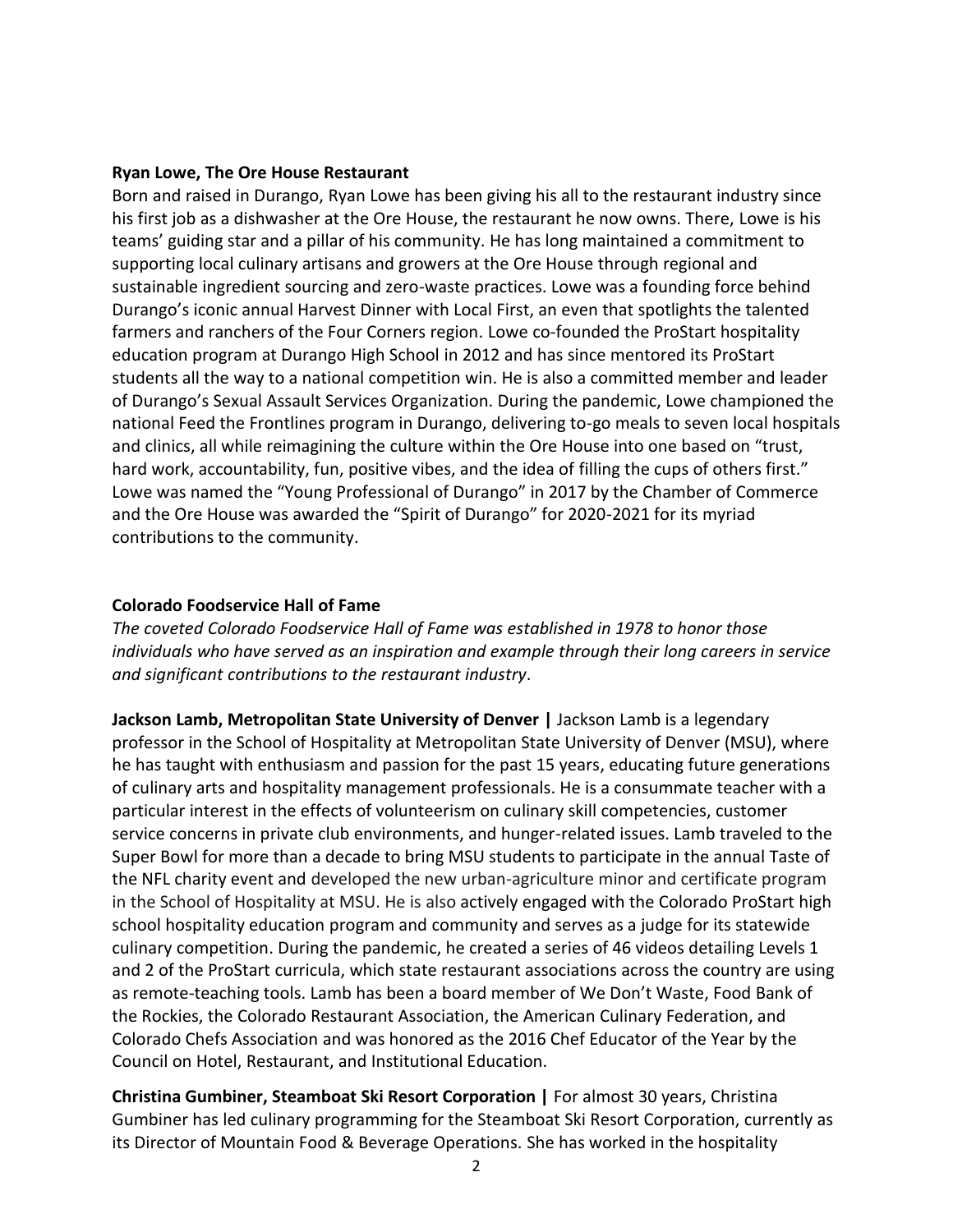industry for the duration of her career, with a focus on ski resorts since 1989. Gumbiner is an insightful and visionary leader, with a keen eye for implementing trends. Thanks to her creative culinary chops, Steamboat launched its infamous "Taco Beast" in 2018, a modified Prinoth snow groomer equipped as a mobile food unit that roams the slopes of the resort serving street tacos, salsas, and Mexican sodas and beers. During the pandemic, the Taco Beast and a new, delivery-focused "Pizza Ranger," also the brainchild of Gumbiner, were deployed to feed resort guests from various mountain locations, allowing food service and social distancing requirements to creatively coexist. Gumbiner and her food-and-beverage team also do great work on behalf of area non-profit organizations, including Horizons and LiftUp of Routt County via the Food Recovery Network, which provides resources to those facing food insecurity. When ski-area operations ceased in March 2020, Gumbiner and her team redirected food to furloughed staff and community members who were struggling to make ends meet.

**Bart Bortles, Woody's Wood-Fired Pizza |** Bart Bortles has been a leader of the Colorado foodservice scene since the 1960s. His storied career began when he took over as managing partner at the Catacombs Restaurant and Bar inside the Hotel Boulderado, which holds Boulder's first liquor license. Bortles later purchased the Hotel Boulderado with partners, and ultimately opened and operated several restaurants across Colorado, including Bart's Restaurant in Louisville; seven Woody's Wood-Fired Pizza locations, plus one in Moab called Zac; the Rialto in Denver; and the Table Mountain Inn in Golden. In 2000, Bortles sold his interest in every restaurant but one: the original and now, the only, Woody's Wood-Fired Pizza in Golden. Currently in its 28th year of business, family-owned and operated Woody's is the top grossing single-unit pizzeria in Colorado and the fifth nationwide. Woody's has won numerous awards for business ethics, environmental stewardship and sustainability, and its communityfocused efforts, which include contributions to the Golden Backpack Program, the Colorado School of Mines Athletic Program, Wounded Warriors, and countless others. Bortles' son, Jon, has been leading the team at Woody's since 2015, but Bart Bortles' philosophy – "more than just great pizza" – shines through Woody's operations and outreach every day.

**Elizabeth Contos, Pete's Restaurants** | Elizabeth Contos, known by all as Liz, has been the quiet, steady, behind-the-scenes owner/operator of the beloved Pete's Restaurants empire since its start almost 60 years ago. In 1962, when Liz was 19 years old, she and her husband, 2006 Foodservice Hall of Fame inductee Pete Contos, then 25, bought the Satire Lounge on East Colfax Avenue, running it for more than 25 years before opening Pete's Kitchen next door. The couple would eventually own numerous bars and restaurants that became as synonymous with Denver as Colfax itself. If Pete was known for his gregarious and generous personality, Liz is a legend for her unassuming demeanor and wise head for business, having managed the financial operations of all 10 Contos family restaurants – four of which are still open and operating -- for almost six decades. Today, at 80 years old, Liz still works full time, managing Pete's Kitchen, Pete's Satire Lounge, Pete's Central One, and Pete's University Park Cafe with two generations of her family. She is a dedicated, resilient, and passionate professional who has helped change the face of Denver dining through her family's iconic restaurants.